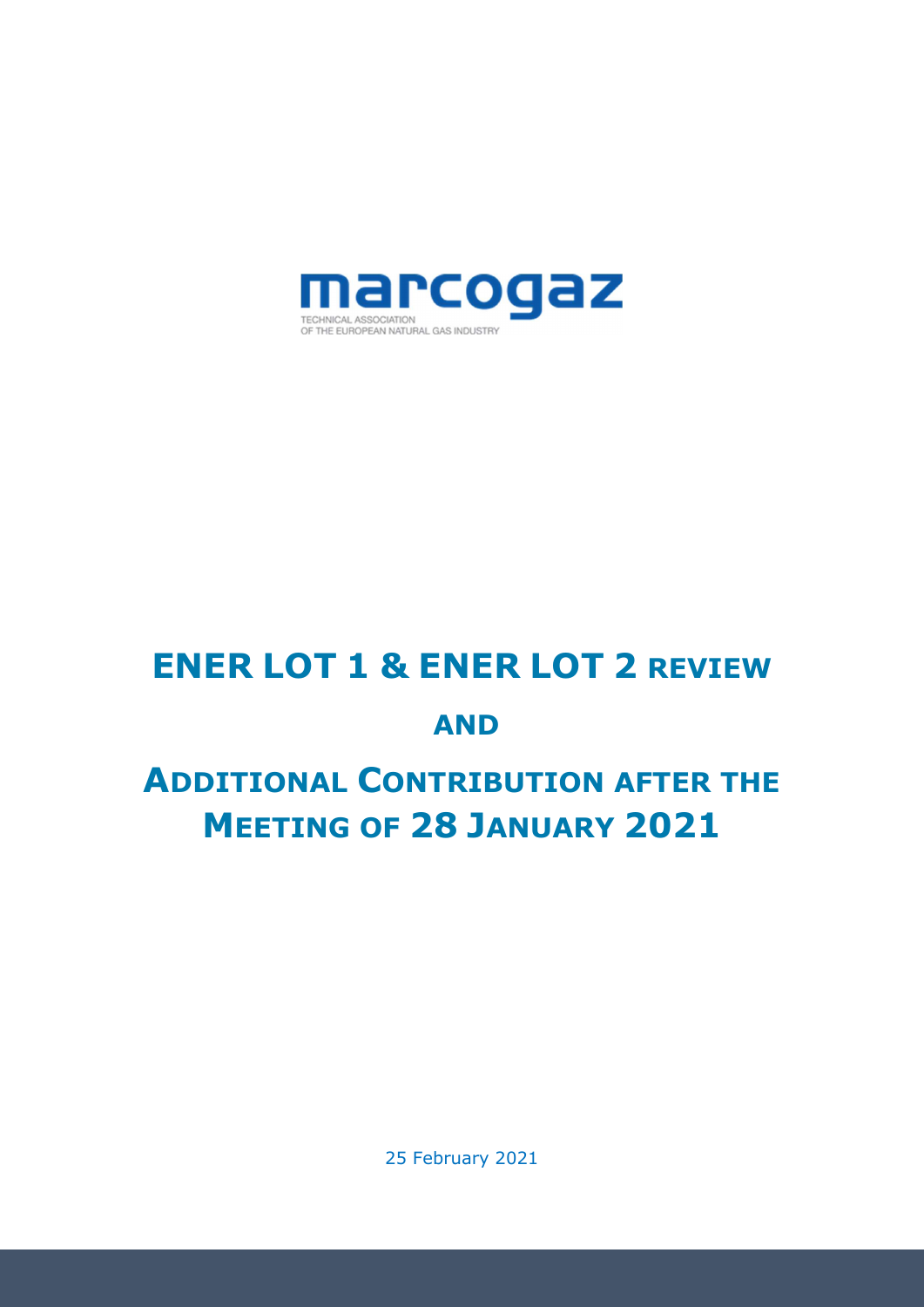

#### **Contact**

MARCOGAZ AISBL Rue Belliard 40 1040 Brussels - Belgium marcogaz@marcogaz.org www.marcogaz.org

#### ABOUT MARCOGAZ

Founded in 1968, Marcogaz represents 27 member organisations from 20 countries. Its mission encompasses monitoring and policy advisory activities related to the European technical regulation, standardisation and certification with respect to safety and integrity of gas systems and equipment, rational use of energy as well as environment, health and safety issues. It is registered in Brussels under number BE0877 785 464.

#### **DISCLAIMER**

This document and the material herein are provided "as is". All reasonable precautions have been taken by MARCOGAZ to verify the reliability of the content in this document. However, neither MARCOGAZ nor any of its officials, agents, data or other third-party content providers provides a warranty of any kind, either expressed or implied, and they accept no responsibility or liability for any consequence of use of the document or material herein.

The information contained herein does not necessarily represent the views of all Members of MARCOGAZ. The mention of specific companies or certain projects or products does not imply that they are endorsed or recommended by MARCOGAZ in preference to others of a similar nature that are not mentioned. The designations employed, and the presentation of material herein, do not imply the expression of any opinion on the part of MARCOGAZ concerning the legal status of any region, country, territory, city or area or of its authorities, or concerning the delimitation of frontiers or boundaries.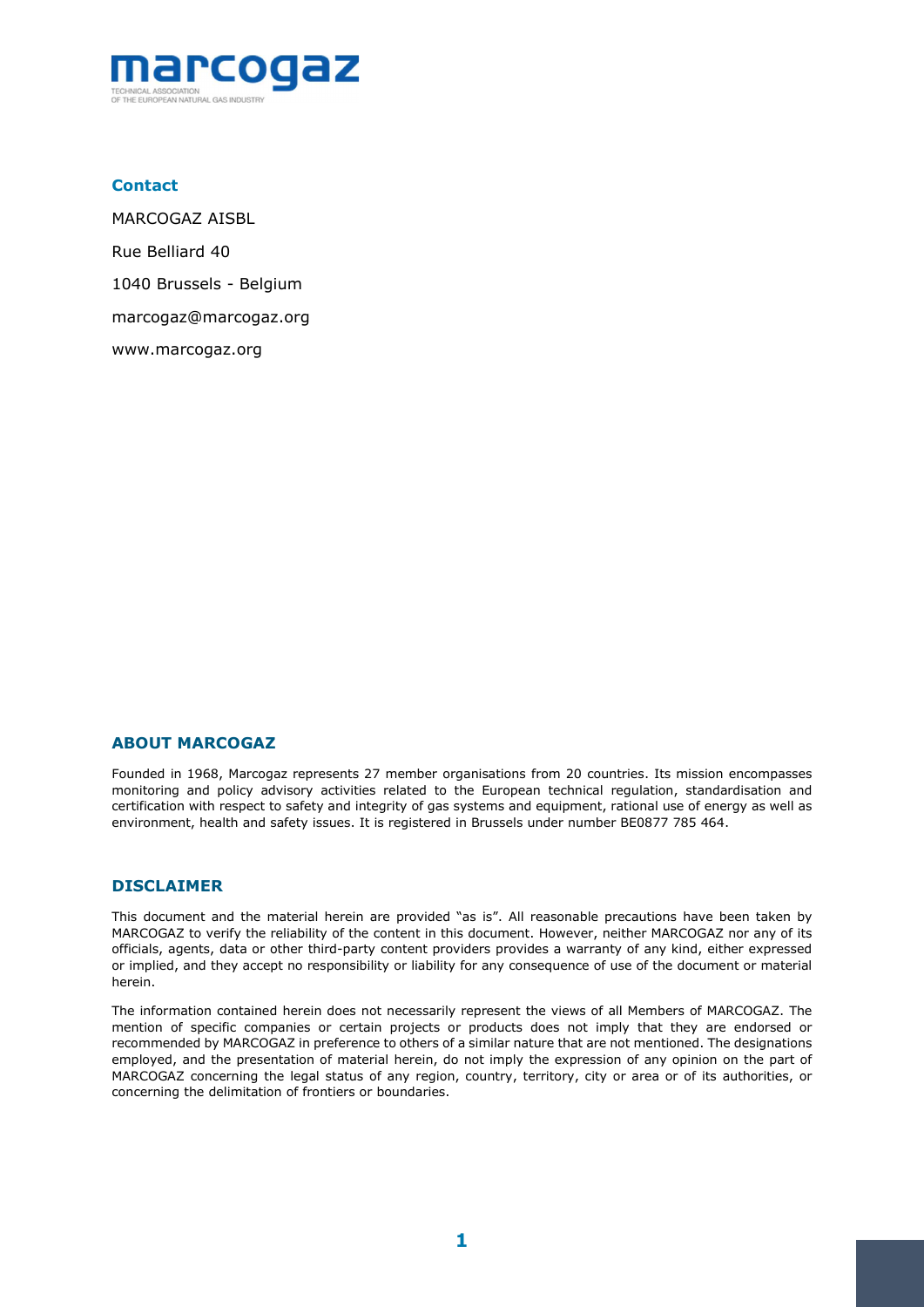

# **CONTENT**

| Ι. |                                                                   |  |
|----|-------------------------------------------------------------------|--|
|    |                                                                   |  |
| 2. |                                                                   |  |
|    |                                                                   |  |
|    |                                                                   |  |
|    |                                                                   |  |
|    |                                                                   |  |
| 3. |                                                                   |  |
| 4. |                                                                   |  |
| 5. |                                                                   |  |
| 6. |                                                                   |  |
|    |                                                                   |  |
|    | III. Additional Contribution after Meeting of 28 January 2021  10 |  |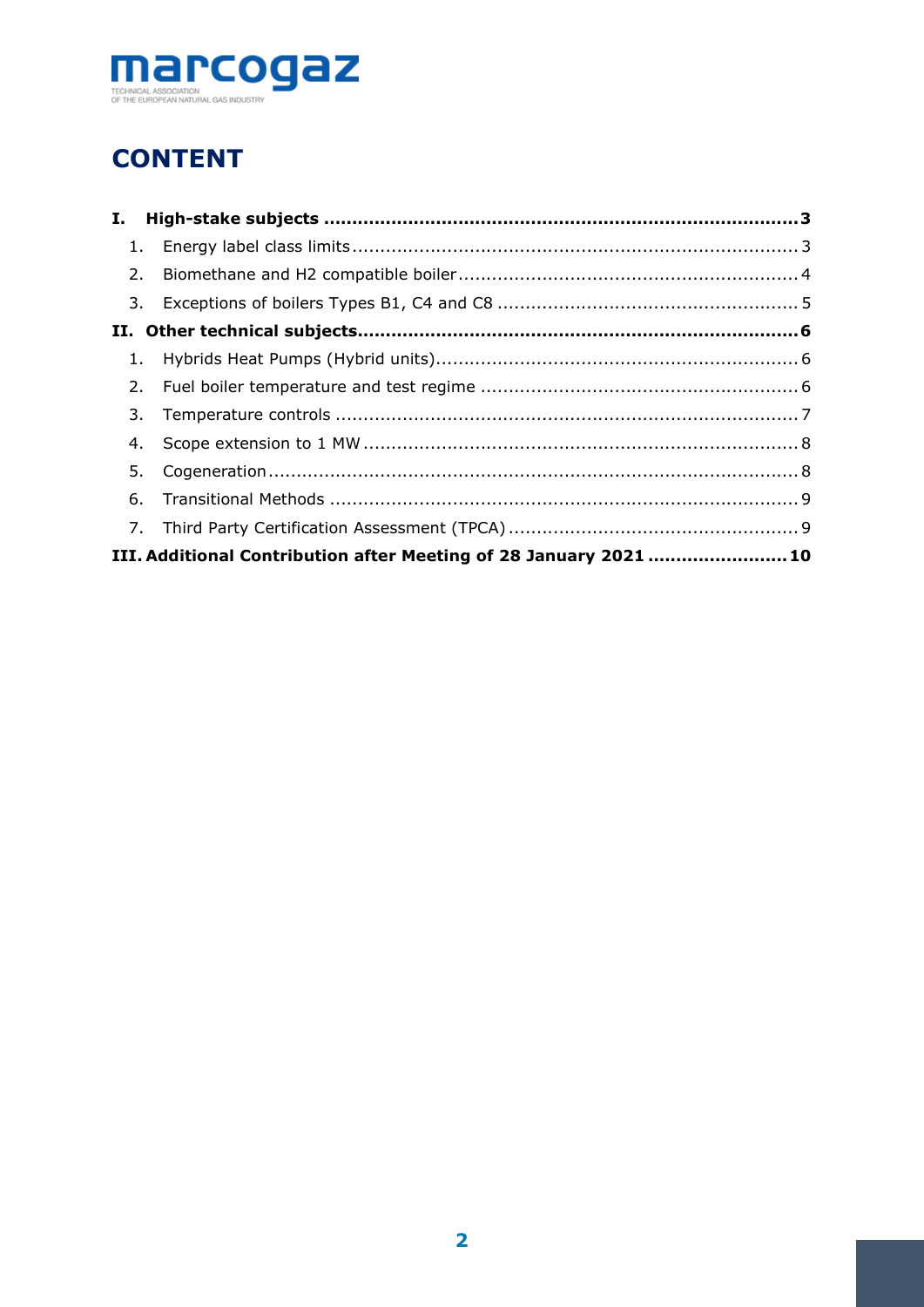

## I. High-stake subjects

#### 1. Energy label class limits

The energy consumption for heating existing buildings is a major source of GHG emissions reduction. The stock of old and inefficient boilers exceeds 60 million units. Achieving the sector's decarbonization objectives require radically improving the energy performance of buildings and heating and domestic hot water equipment. The condensing boiler remains a relevant solution to achieving these objectives because it is economically accessible to a large number of households (3 times less expensive than an electric heat pump) and enables energy bills to be reduced, especially for households the most modest thanks to a reduction in consumption - but also in GHGs - of around 30%.

It is also a solution that fits perfectly with the decarbonization objectives for 2050 insofar as it is:

- Now compatible with Green and Carbon-free gases: 100% with biomethane and up to 20% with mixed H2 for a number of manufacturers.
- Allows an evolution towards other technologies such as the gas heat pump or the fuel cell thanks to the hot water loop by nature scalable.

Achieving the decarbonization objectives of the residential sector implies accelerating its refurbishment and encouraging the replacement of the stock of old boilers with more efficient equipment capable of integrating the transition to green energies, by offering consumers a wide choice of solutions. Energy labeling allows customers to make informed choices based on the energy consumption of energy-related products. This ranks the condensing boiler in A, the hybrid heat pump in  $A +$ , etc.

In this phase of necessary acceleration of the ecological transition, this classification must be kept to avoid any negative signal to the consumer in application of the EU regulation 2017/1369 of the European Parliament and of the Council of July 4, 2017.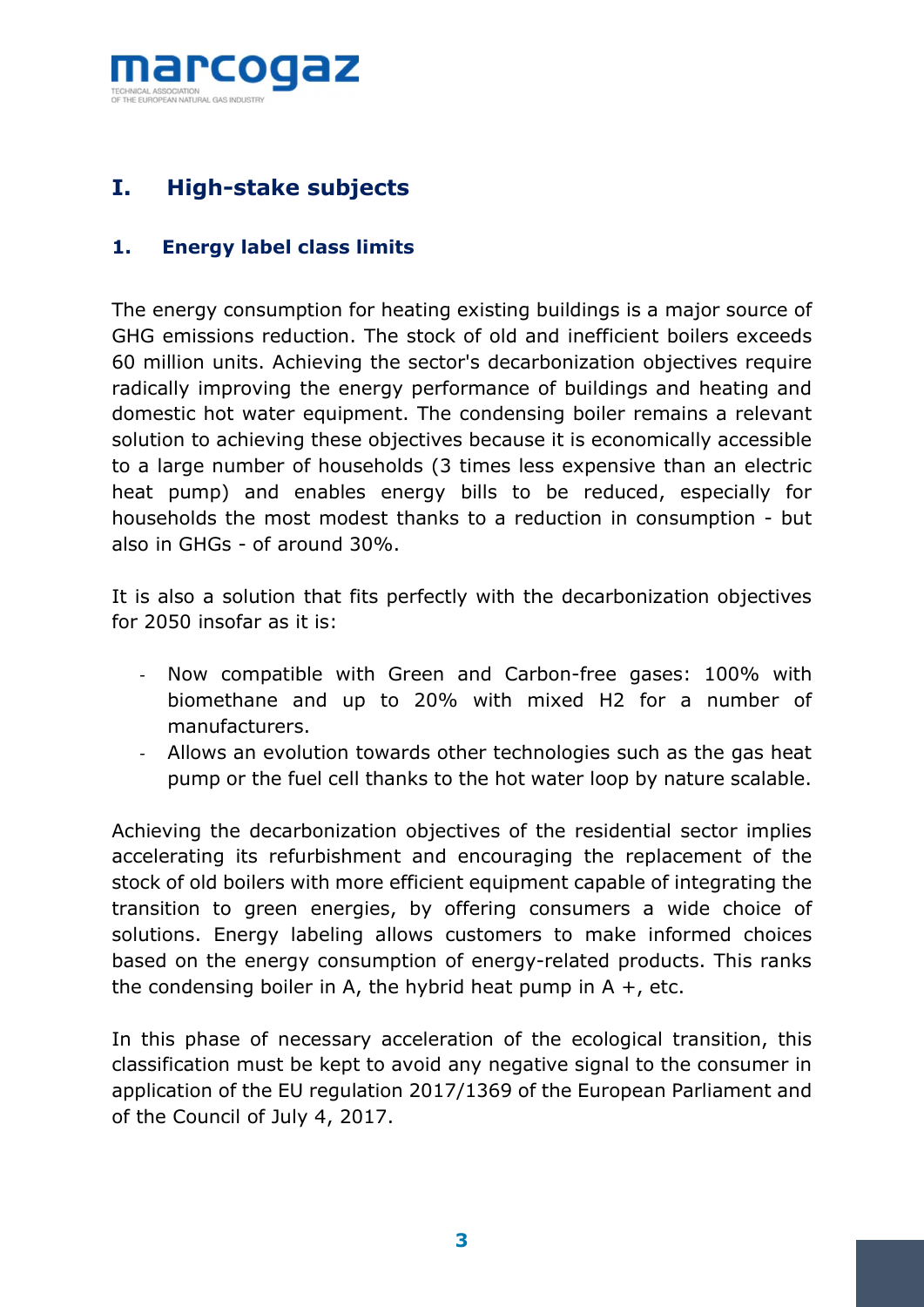

In order to prepare the introduction of labels reworked according to a scale from A to G cited in the regulations, Marcogaz proposes the launch of a study on the proposed device on which label would enable to compare various technologies with very different energy performances like an electric boiler ( $\approx$ 45%) and a GHP ( $\approx$ 300%), an electric boiler and condensing boiler with controls system  $(z100\%)$ .

#### Marcogaz proposal :

| class       | Seasonal space heating energy efficiency ns in % |                                            |                       |  |
|-------------|--------------------------------------------------|--------------------------------------------|-----------------------|--|
|             | <b>From 2023</b><br>$(\text{ref } 2.1)$          | 2025                                       | 2030 at the<br>latest |  |
| $A++$       | ns ≥180                                          | Toward a new<br>labelling:<br>Impact study |                       |  |
| $A++$       | $140 \leq nS < 180$                              |                                            |                       |  |
| $A+$        | $99 \leq nS < 140$                               |                                            |                       |  |
| A           | $90 \leq nS < 99$                                |                                            | New labelling         |  |
| $\mathbf B$ | $82 \leq nS < 90$                                |                                            |                       |  |
| $\mathbf C$ | $75 \leq n_s < 82$                               |                                            |                       |  |
| D           | $43 \leq nS < 75$                                |                                            |                       |  |
| E           | $39 \leq nS < 43$                                |                                            |                       |  |
| F           | $35 \leq nS < 39$                                |                                            |                       |  |
| G           | ns < 35                                          |                                            |                       |  |

#### 2. Biomethane and H2 compatible boiler

In Europe, the decarbonization of natural gas is underway. Gradually, natural gas in the networks will be shifted to a mixture of natural gas, biomethane and/or hydrogen (H2). In addition, experiments using 100% H2 for heating and hot water in the residential sector are emerging in various European countries.

It seems necessary to ensure that all the boilers installed are able to operate in complete safety with a rate of 20% H2 over a time horizon compatible with the orientations of the operators of European gas networks, i.e. 2030. In addition, to allow direct use of H2 from dedicated networks, all boiler manufacturers should be encouraged to develop 100% H2 compatible equipment.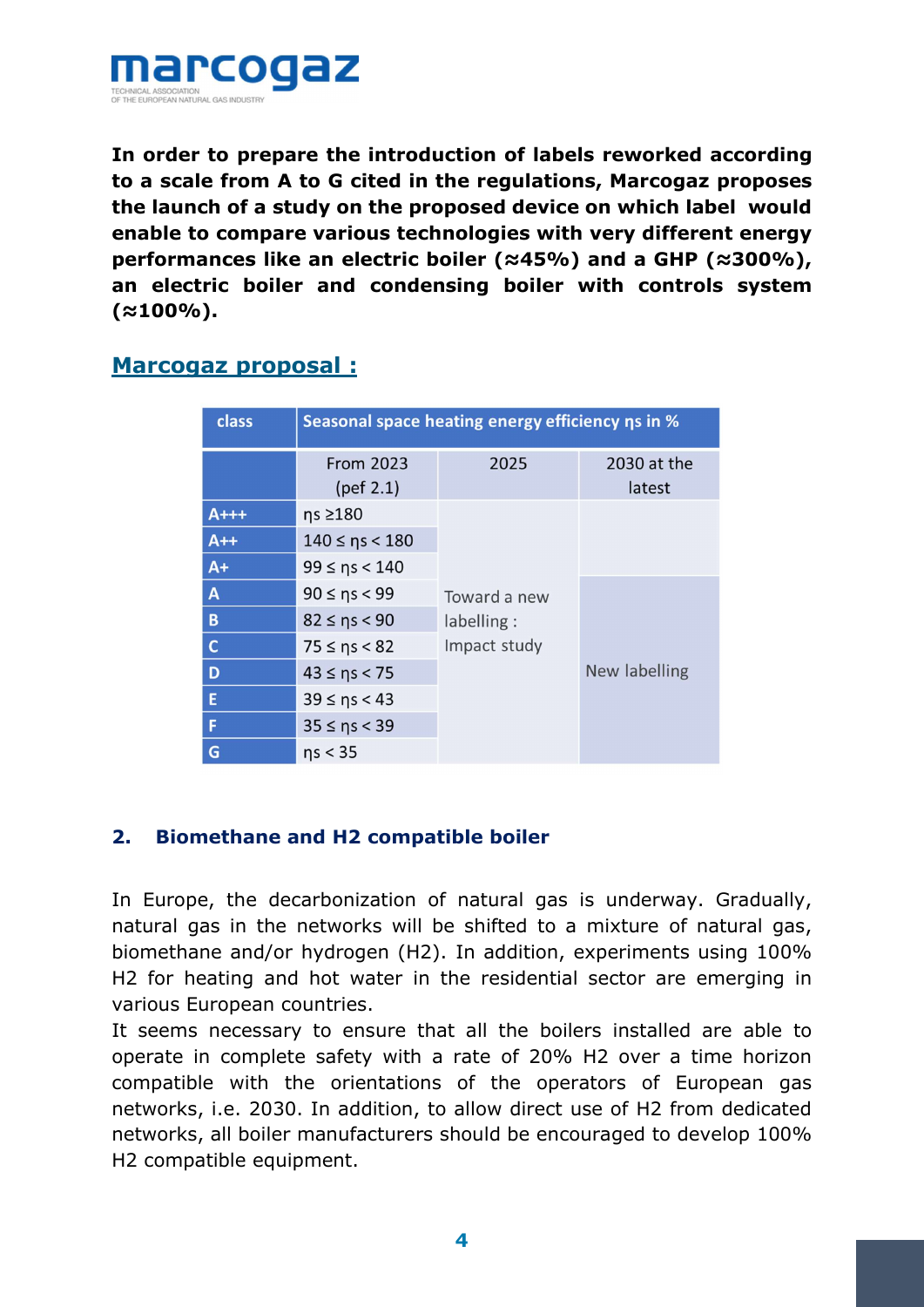

Regarding the compatibility of boilers with biomethane, Marcogaz proposes for an information to consumers via a "100% biomethane Ready" pictogram on the boiler on the energy label and the appliance sheet,

Regarding natural gas (and/or biomethane) mixtures with H2, Marcogaz proposes an obligation for the boilers to operate - over a time horizon to be determined - with a H2 level of up to 20%. This obligation will result in the affixing of a "20% H2 Ready" pictogram like the boilers compatible with the different types of CH4 (natural and renewable).

#### Finally, concerning the compatibility of boilers with 100% H2, Marcogaz proposes to encourage their development by affixing a "100% H2 Ready" pictogram like biomethane.

Moreover, in order for the H2 value chain to be complete and consistent, the update of EN 437 shall be carried out as soon as possible in order to integrate the new gas categories to cover 20%H2 and 100%H2 (pressures and test gases) which correspond to the future distributed gases containing 20% H2 or 100% H2. The work of CEN/TC238/WG1 in that way should be launched as soon as possible within the framework of the support of the EN standards to the provisions of the Gas Appliances Regulation 426/2016/EU.

#### 3. Exceptions of boilers Types B1, C4 and C8

The so-called B1 exception made it possible to replace standard and lowtemperature boilers in collective residential buildings, connected to a duct common to several apartments, where technical solutions do not yet exist to allow their replacement by high-performance boilers called "condensing". R & D work makes it possible to foresee, within a few years, new solutions allowing the evacuation of combustion products from high-performance boilers.

Marcogaz proposes that the B1 exception be maintained and proposes to better regulate its use in EU regulation 813/2013 of August 2, 2013 to reserve it only for collective residential dwellings by adapting the wording of the product information sheet.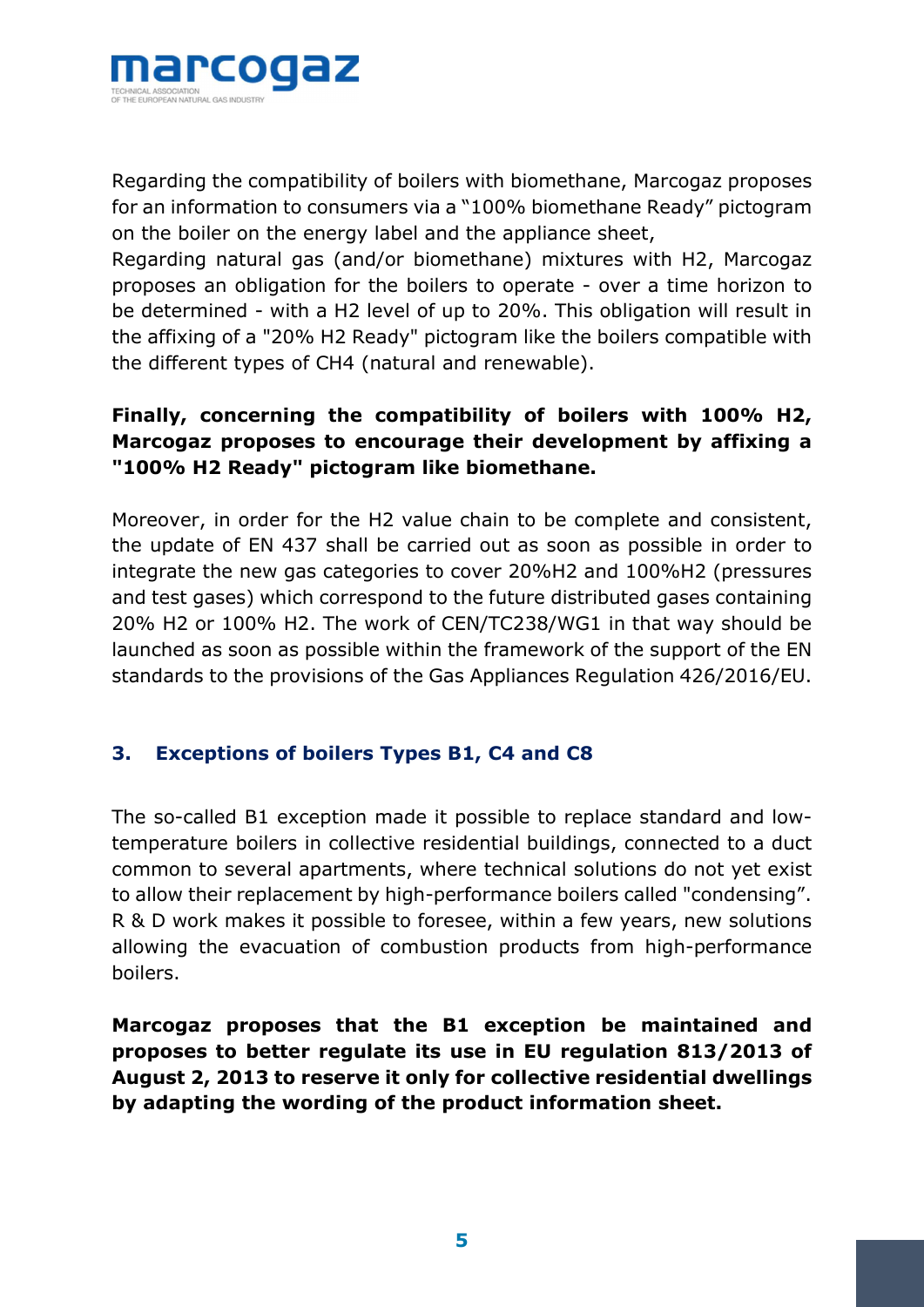

### Marcogaz proposal:

#### Text to be reviewed:

'This natural draught boiler is intended to be connected only to a flue shared between multiple dwellings in existing buildings that evacuates the residues of combustion to the outside of the room containing the boiler. It draws the combustion air directly from the room and incorporates a draught diverter'.

#### To be completed by the bolt sentence:

'This natural draught boiler is intended to be connected only to a flue shared between multiple dwellings in existing buildings that evacuates the residues of combustion to the outside of the room containing the boiler. It draws the combustion air directly from the room and incorporates a draught diverter. This natural draught boiler is not intended to be connected /(forbidden) in an individual household.'

#### II. Other technical subjects

#### 1. Hybrids Heat Pumps (Hybrid units)

Marcogaz welcomes the proposal to create a family of Hybrid systems, with seasonal performance requirements. Regarding the characterization of this performance, in order to facilitate the development of the different configurations coupling a condensing boiler and an electric heat pump, Marcogaz proposes to keep the separate and combined methods of standard EN 14825 as well as the product and package labels according to criteria to be defined (individual/collective uses, output, etc).

#### 2. Fuel boiler temperature and test regime

The "Draft Interim Report on Central Hydronic Space Heaters WG 1/2/3" of December 2020 recommends for boilers of less than 70 kW, to lower the modulation level to 15% against 30% currently with a minimum performance requirement equal to that at 30% load.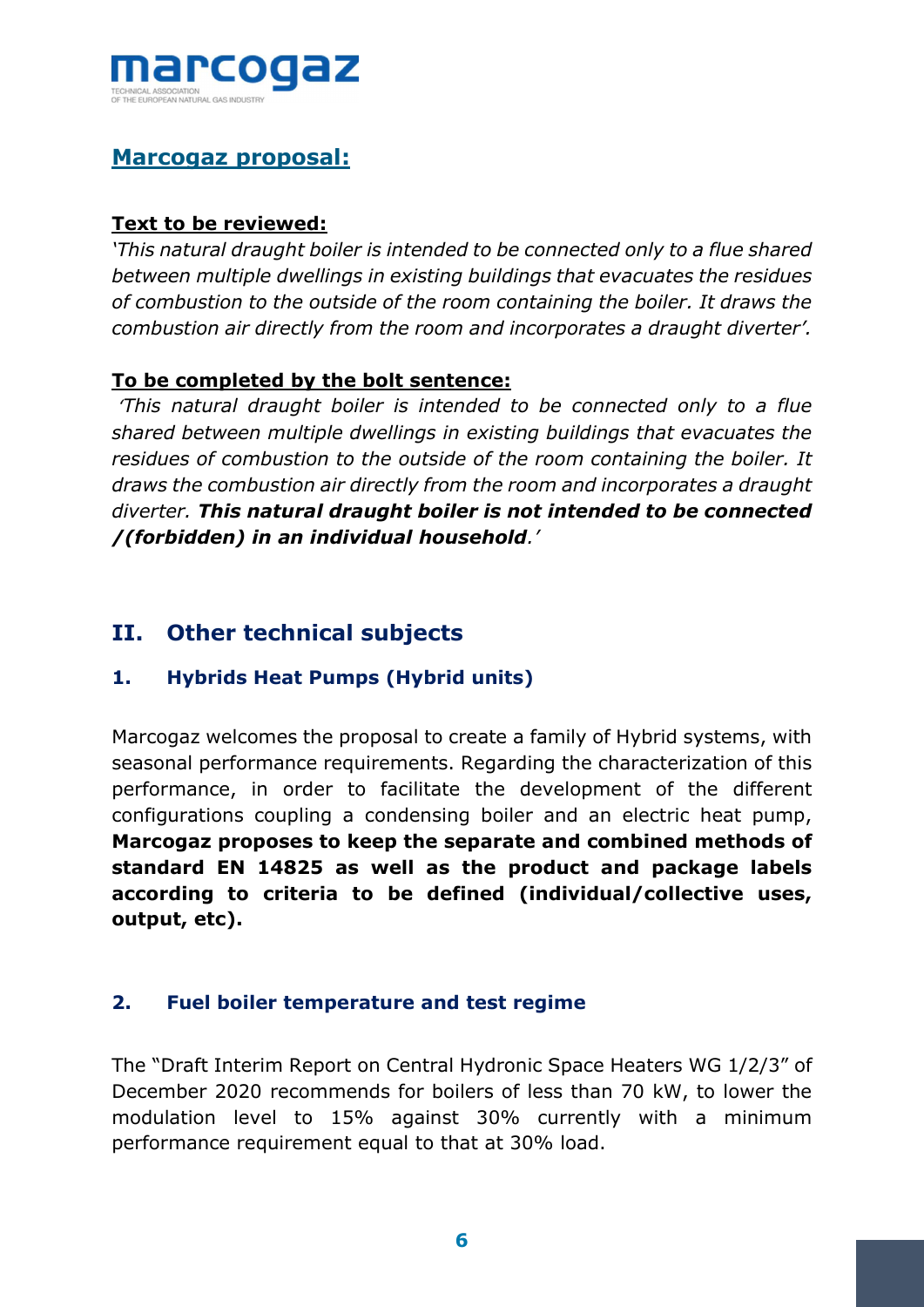

#### Considering that:

- Boiler performance is tested at 30% and 100% load.
- The report does not provide any information to justify a reduction to 15% of Pmin.
- That a large number of boilers do not modulate up to 15% load and would require the development of new burners.
- That the B1 boilers will not be able to cope with a decrease of modulation down to 15% of Prated, due to technology limitations.
- Adding up to 20% of H2 in gas networks implies to check some combustion parameters like flame velocity to investigate the modulation range with H2GN mixtures. Between 30% and 100% Prated.

Marcogaz proposes that the tests for the calculation of seasonal efficiency for space heating be maintained at 30% and 100% load, respectively P4 and P1 and that no obligation for appliances to go down to 15% of modulation is to be implemented.

#### 3. Temperature controls

Considering that:

- The report does not provide any scientific evidence to justify an increase in the F1 coefficient from -3 to -8; We understand that results from field-test studies has been used to change F1 coefficient.

We propose to reformulate with something like "the proposal to increase F1 to 8% is based on bad installation rather than bad operation of the appliance, it would make no sense to increase the F(1) in the calculation of the seasonal efficiency for space heating since it would penalize appliances correctly installed.".

- That this change would no longer allow B1 boilers to meet the seasonal performance requirement.

#### Marcogaz requests that the F1 coefficient be maintained at -3%.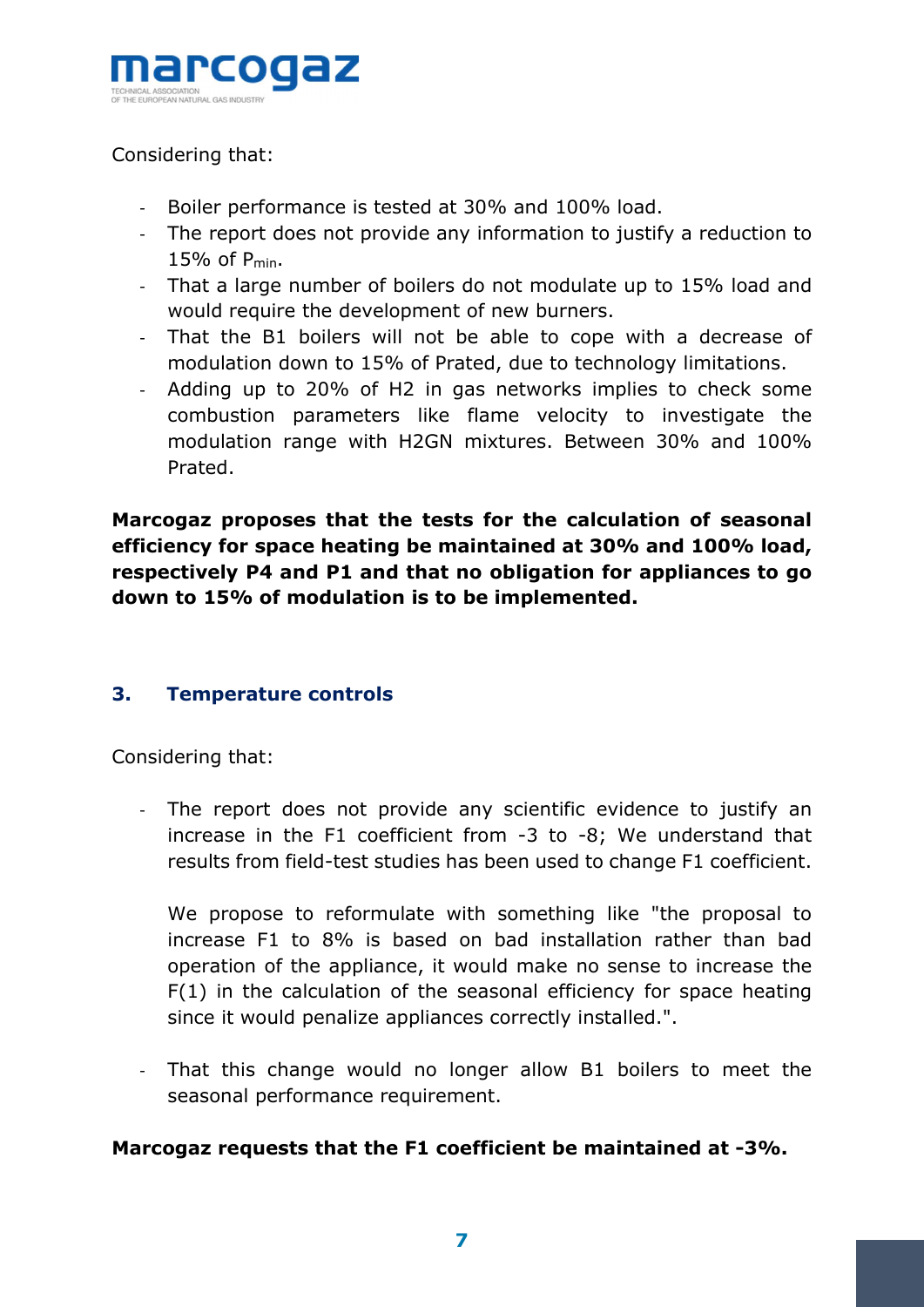

#### 4. Scope extension to 1 MW

Marcogaz is in favor of extending the scope to equipment between 400kW and 1MW. However, the actual test methods between  $P < 400$  kW and 400kW <P < 1MW differaend the tests for the latest category are sometimes carried out in situ. Consequently, extending the scope by simply transposing current requirements to output greater than 400kW is not feasible and requires in-depth analysis in consultation with the manufacturers and the laboratories carrying out the tests.

#### 5. Cogeneration

The calculation method proposed by the consultant does not reflect the approach of the main stakeholders (association and manufacturers) based on the specific Energy Consumption used in the standard EN 50465. CEN/CENELEC experts have extensively worked on developing and validating this accurate methodology and their expertise should be taken into account.

The calculation provided in the December report from the consultant are based on "artificial" appliances and does not reflect the actual value of the seasonal efficiency for space heating for real appliances on the market. The method of calculation is a re-work of the transitional method but there are no scientific evidence that the results represent better the reality than other methodologies discusses in the review study.

 Especially, the method proposed by VHK leads to underestimating the performance of residential fuel cells since they propose low electrical power while this threshold of power has been chosen to optimize self-consumption of electricity produced and therefore to optimize the benefit for the customer compared to higher power appliance. The methodology from the consultant therefore is biased and an impact study is needed to scientifically decide on the correct methodology and hypothesis behind.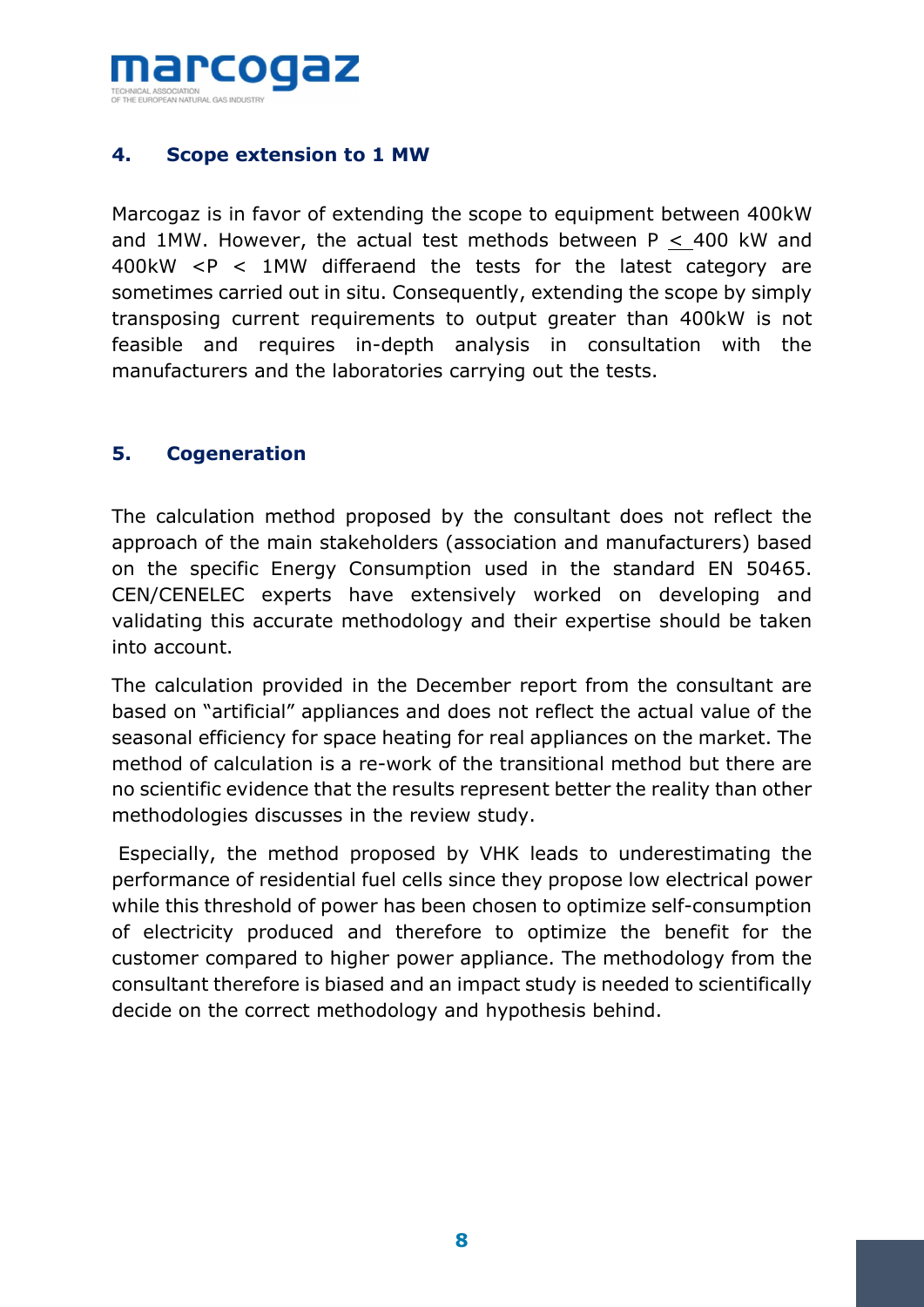

#### 6. Transitional Methods

As proposed by the Interim report, Marcogaz supports the transfer of "information" included into the Transitional Methods published by the European Commission. This transfer is supported to get an alone and more simple regulation structure and applicable for relevant information to the Annex of Regulations on measurement methods and calculations (or to the corresponding European standards candidate to harmonization on ErP).

#### 7. Third Party Certification Assessment (TPCA)

As already expressed, Marcogaz supports, the TPCA (module(s) to be decided) mainly for the following reasons and benefits:

- increases credibility in data intended to consumers.
- reduces free riders in the UE market;

- support the schemes of UE market surveillance (public data, transparency, …).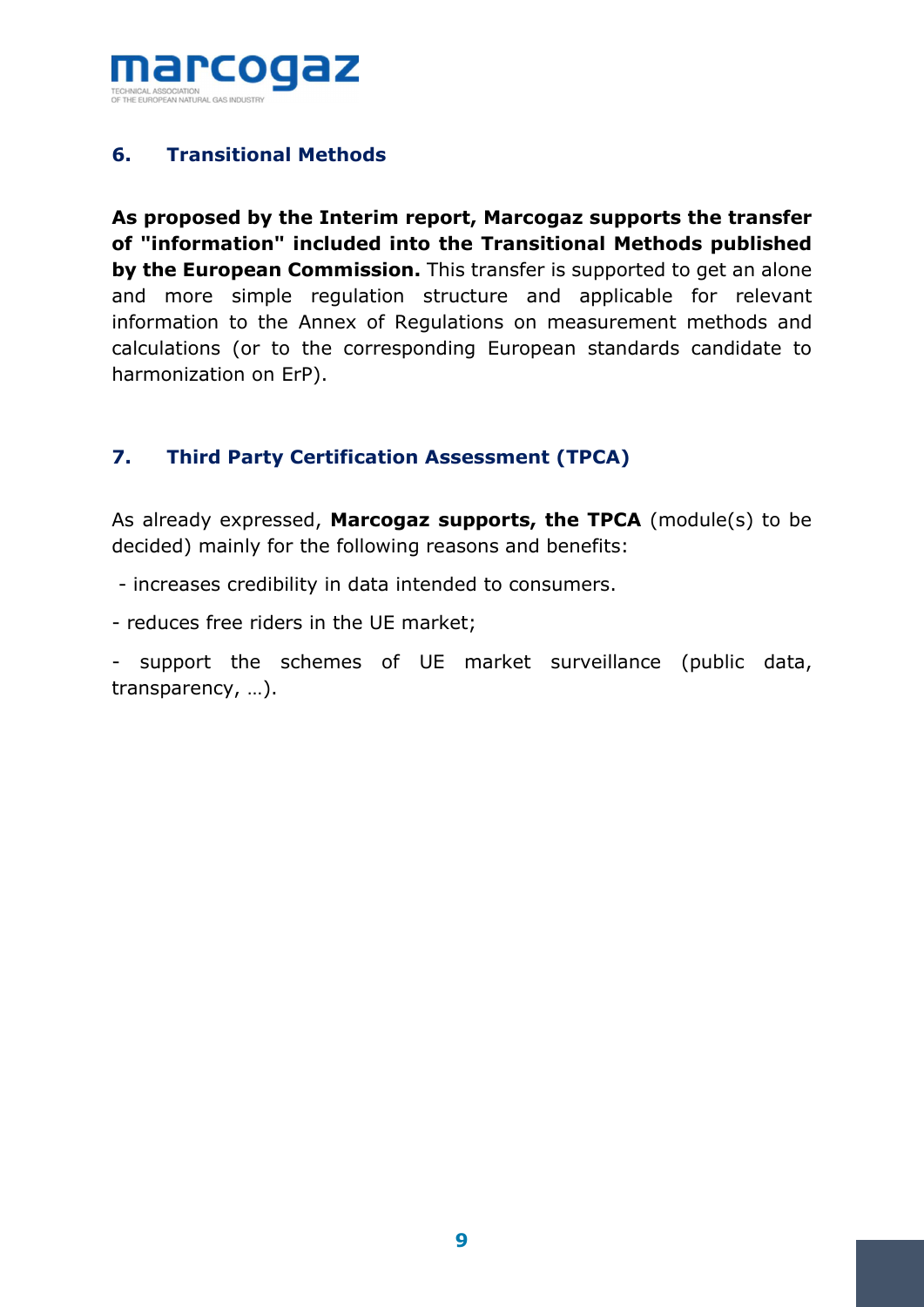

## III. Additional Contribution after Meeting of 28 January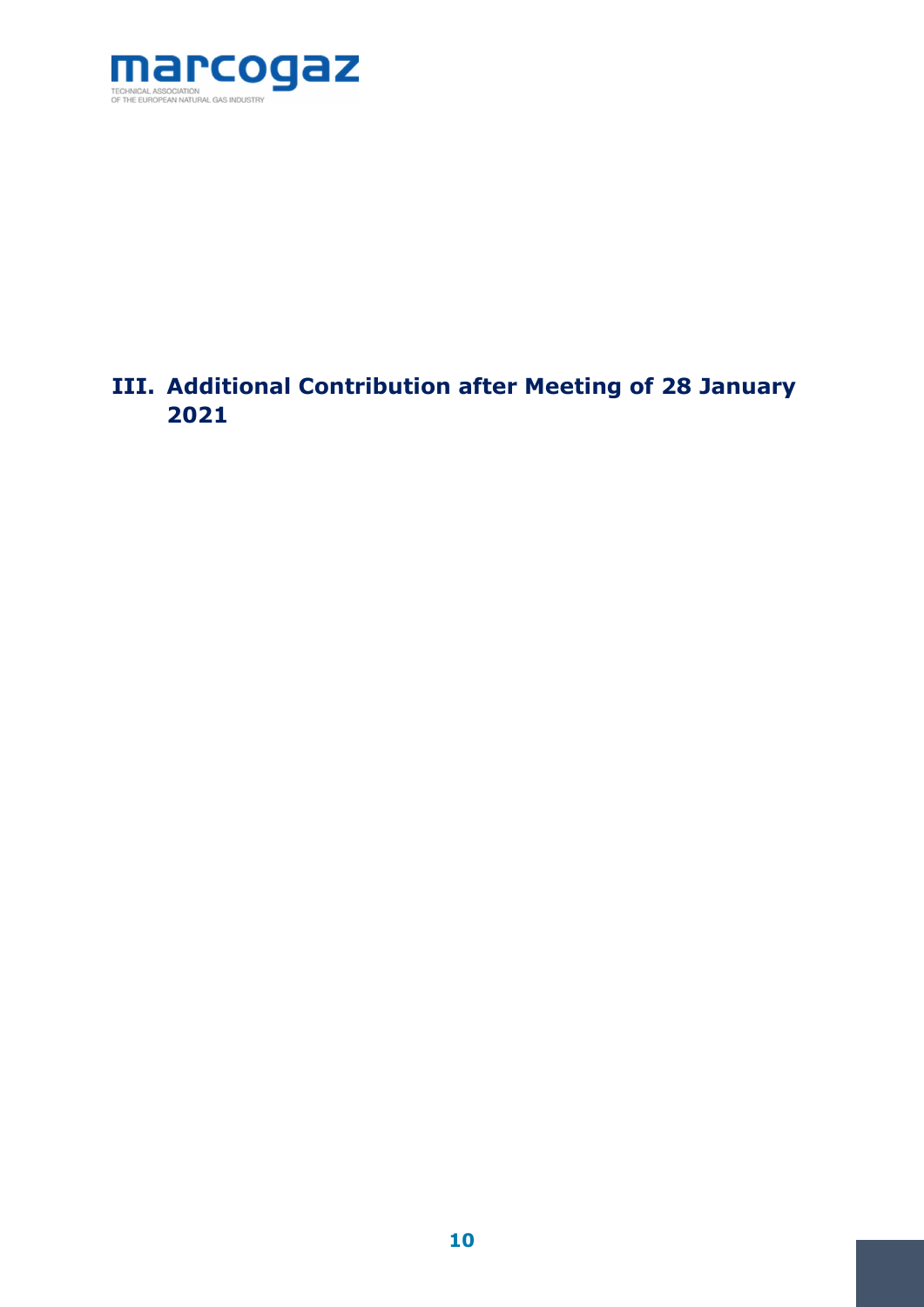

Marcogaz shares the ambition of the European Commission for carbon neutrality in 2050 and supports measures aimed at accelerating the energy renovation of buildings. It is woth pointing out that combustion technologies are today the most affordable efficient solutions for replacement of old heating systems: a gas condensing boiler is at least 3 times cheaper than the best technology on a « hot water loop ». On the other hand, with the arrival of renewable gases (biogas, biomethane, etc), these technologies are fully compatible with the objective of achieving carbon neutral buildings by 2050.

Marcogaz supports the ecodesign and the energy labeling of heating appliances which was implemented in 2015, because they are effective tools in support of collective energy policies to contribute to the achievement of the objectives of the European Green Deal and the renovation of buildings.

Up to now, the energy label remains the most appropriate way to inform consumers about the performance of equipment by allowing them to compare different technologies performing the same function regardless of the energy. The current regulation should therefore maintain its objective of promoting efficient technologies with the current label at least until the legislative review of 2026 and not to downgrade them prematurely. Item (17) of Regulation EU 2017/1369 of the European Parliament and of the Council of 4 July 2017 mentions that "The existing labeling system clearly distinguishes between conventional technologies based on fossil fuels, which are at best class A, and technologies using renewable energies, which are often significantly more expensive, to which classes  $A + A + A$  and  $A$ +++ are reserved. Since significant energy savings can already be achieved thanks to the most efficient fossil fuel technologies, it would be advisable to continue to promote them in class A ".

To meet the ambitious goals of carbon neutrality in 2050, the energy label system needs assessment, in particular for heating buildings, given the weight of this sector in Europe's energy consumption and significant increase in the use of electricity envisaged to decarbonize this sector. "Heating equipment" has very different (climatic) consumption profiles from "domestic appliances", and has a significant impact on the sizing of energy systems (means of production and energy delivery infrastructure used).

Furthermore, energy labels for heating devices do not have the same notoriety among consumers as those for household appliances. In fact, these were introduced in 2015 even though those for household appliances date from the mid-1990s. It is therefore premature to launch an early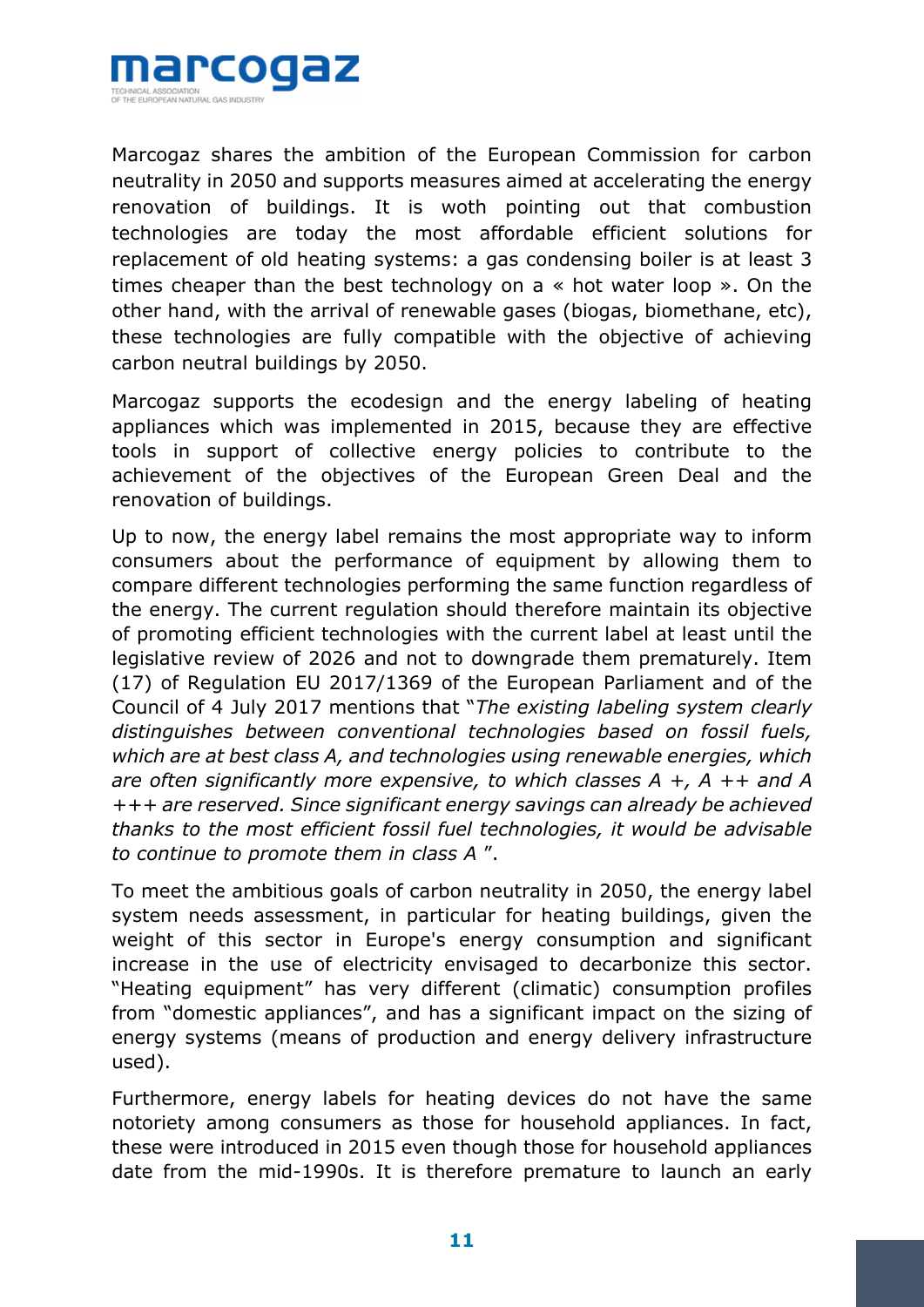

rescheduling for a device which, unlike household appliance products, has not yet been widely disseminated and has therefore not been able to make its full use.

Before initiating any resizing and label change process provided for in Regulation EU 2017/1369 of the European Parliament and of the Council of July 4, 2017, MARCOGAZ recommends that the impacts of this change be thoroughly studied in order to assess in addition to the social / societal and industrial consequences of the new label and its ability to point towards equipment. Questions like those presented below coulbd be addressed in the study:

- Leading to using the least carbonaceous and cheapest energy at all times?

- Limiting back-up needs by new cutting-edge production tools:

- Combined cycle with gas?
- Other means of storage (battery, power-to-gas-load shedding) inseparable from an increasingly renewable electricity production mix?

- Strengthening the security of energy supply at all times and in all places in Europe?

- Presenting in fine the best full costs (over its life cycle) for the community?

The display of energy performance alone will no longer suffice to take into account the positive externalities for the community of the various equipment using all renewable energies: the choice of the least carbonintensive energy in real time, the capacity to adapting to dynamic pricing, providing the flexibility to the energy system, etc.

The label must provide more complete information to end customers, without excluding solutions that add value to the energy system as a whole, and allow a range of efficient and affordable solutions for each category of household, technically feasible and economically sustainable for the community.

This requires a system based on a multiplicity of objective criteria.

Pursuant to Regulation EU 2017/1369 of the European Parliament and of the Council of July 4, 2017 - item (19) - Marcogaz requests an in-depth analysis of the criteria that must compose this future label in order to: